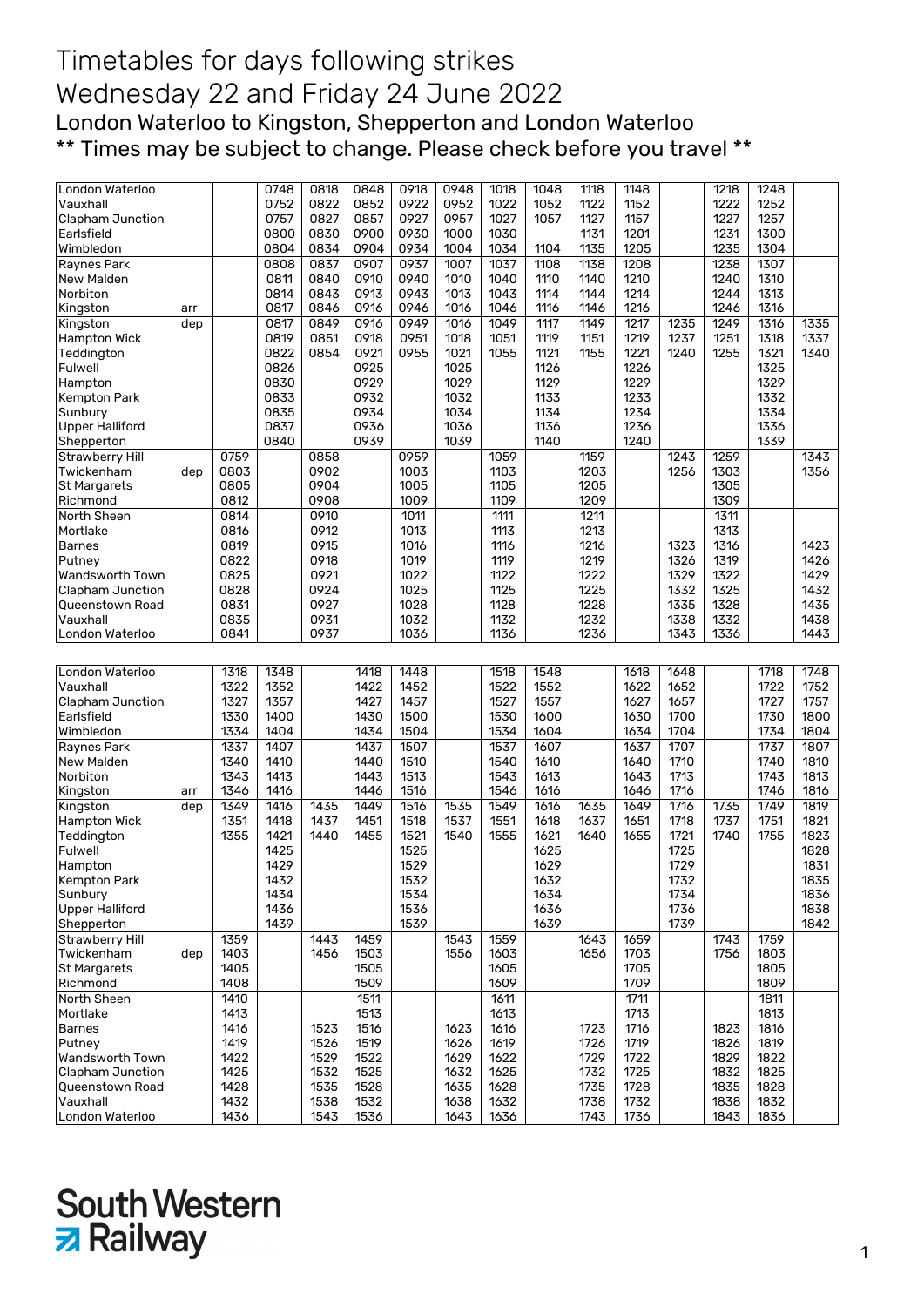## Timetables for days following strikes Wednesday 22 and Friday 24 June 2022 London Waterloo to Kingston, Shepperton and London Waterloo \*\* Times may be subject to change. Please check before you travel \*\*

| London Waterloo             |     |      | 1818 | 1848 |       | 1918 | 1948 |      | 2018 | 2048 |               | 2118 | 2148 |      | 2218 |
|-----------------------------|-----|------|------|------|-------|------|------|------|------|------|---------------|------|------|------|------|
| Vauxhall                    |     |      | 1822 | 1852 |       | 1922 | 1952 |      | 2022 | 2052 |               | 2122 | 2152 |      | 2222 |
| <b>Clapham Junction</b>     |     |      | 1827 | 1857 |       | 1927 | 1957 |      | 2027 | 2057 |               | 2127 | 2157 |      | 2227 |
| Earlsfield                  |     |      | 1830 | 1900 |       | 1930 | 2000 |      | 2030 | 2100 |               | 2130 | 2200 |      | 2230 |
| Wimbledon                   |     |      | 1834 | 1904 |       | 1934 | 2004 |      | 2034 | 2104 |               | 2134 | 2204 |      | 2234 |
| Raynes Park                 |     |      | 1837 | 1907 |       | 1937 | 2007 |      | 2037 | 2107 |               | 2137 | 2207 |      | 2237 |
| New Malden                  |     |      | 1840 | 1910 |       | 1940 | 2010 |      | 2040 | 2110 |               | 2140 | 2210 |      | 2240 |
| Norbiton                    |     |      | 1843 | 1913 |       | 1943 | 2013 |      | 2043 | 2113 |               | 2143 | 2213 |      | 2243 |
| Kingston                    | arr |      | 1846 | 1916 |       | 1946 | 2016 |      | 2046 | 2116 |               | 2146 | 2216 |      | 2246 |
| Kingston                    | dep | 1835 | 1849 | 1916 | 1935  | 1949 | 2016 | 2035 | 2049 | 2116 | 2135          | 2149 | 2216 | 2235 | 2249 |
| Hampton Wick                |     | 1837 | 1851 | 1918 | 1937  | 1951 | 2018 | 2037 | 2051 | 2118 | 2137          | 2151 | 2218 | 2237 | 2251 |
|                             |     |      |      |      |       |      |      |      |      |      |               |      |      |      |      |
| Teddington                  |     | 1840 | 1855 | 1921 | 1940  | 1955 | 2021 | 2040 | 2055 | 2121 | 2140          | 2155 | 2221 | 2240 | 2255 |
| Fulwell                     |     |      |      | 1925 |       |      | 2025 |      |      | 2125 |               |      | 2225 |      |      |
| Hampton                     |     |      |      | 1929 |       |      | 2029 |      |      | 2129 |               |      | 2229 |      |      |
| <b>Kempton Park</b>         |     |      |      | 1932 |       |      | 2032 |      |      | 2132 |               |      | 2232 |      |      |
| Sunbury                     |     |      |      | 1934 |       |      | 2034 |      |      | 2134 |               |      | 2234 |      |      |
| <b>Upper Halliford</b>      |     |      |      | 1936 |       |      | 2036 |      |      | 2136 |               |      | 2236 |      |      |
| Shepperton                  |     |      |      | 1939 |       |      | 2039 |      |      | 2139 |               |      | 2239 |      |      |
| <b>Strawberry Hill</b>      |     | 1843 | 1859 |      | 1943  | 1959 |      | 2043 | 2059 |      | $\sqrt{2143}$ | 2159 |      | 2243 | 2259 |
| Twickenham                  | dep | 1856 | 1903 |      | 1956  | 2003 |      | 2056 | 2103 |      | 2156          | 2203 |      | 2256 | 2303 |
| St Margarets                |     |      | 1905 |      |       | 2005 |      |      | 2105 |      |               | 2205 |      |      | 2305 |
| Richmond                    |     |      | 1909 |      |       | 2009 |      |      | 2109 |      |               | 2209 |      |      | 2309 |
| North Sheen                 |     |      | 1911 |      |       | 2011 |      |      | 2111 |      |               | 2211 |      |      | 2311 |
| Mortlake                    |     |      | 1913 |      |       | 2013 |      |      | 2113 |      |               | 2213 |      |      | 2313 |
| <b>Barnes</b>               |     | 1923 | 1916 |      | 2023  | 2016 |      | 2123 | 2116 |      | 2223          | 2216 |      | 2323 | 2316 |
| Putney                      |     | 1926 | 1919 |      | 2026  | 2019 |      | 2126 | 2119 |      | 2226          | 2219 |      | 2326 | 2319 |
| Wandsworth Town             |     | 1929 | 1922 |      | 2029  | 2022 |      | 2129 | 2122 |      | 2229          | 2222 |      | 2329 | 2322 |
| <b>Clapham Junction</b>     |     | 1932 | 1925 |      | 2032  | 2025 |      | 2132 | 2125 |      | 2232          | 2225 |      | 2332 | 2325 |
| Queenstown Road             |     | 1935 | 1928 |      | 2035  | 2028 |      | 2135 | 2128 |      | 2235          | 2228 |      | 2335 | 2328 |
| Vauxhall                    |     | 1938 | 1932 |      | 2038  | 2032 |      | 2138 | 2132 |      | 2238          | 2232 |      | 2338 | 2332 |
| London Waterloo             |     | 1943 | 1936 |      | 2043  | 2036 |      | 2143 | 2136 |      | 2243          | 2236 |      | 2343 | 2336 |
|                             |     |      |      |      |       |      |      |      |      |      |               |      |      |      |      |
|                             |     |      |      |      |       |      |      |      |      |      |               |      |      |      |      |
|                             |     |      |      |      |       |      |      |      |      |      |               |      |      |      |      |
| London Waterloo             |     | 2248 |      | 2318 | 0012  |      |      |      |      |      |               |      |      |      |      |
| Vauxhall                    |     | 2252 |      | 2322 | 0016  |      |      |      |      |      |               |      |      |      |      |
| Clapham Junction            |     | 2257 |      | 2327 | 0021  |      |      |      |      |      |               |      |      |      |      |
| Earlsfield                  |     | 2300 |      | 2330 |       |      |      |      |      |      |               |      |      |      |      |
| Wimbledon                   |     | 2304 |      | 2334 | 0027  |      |      |      |      |      |               |      |      |      |      |
| Raynes Park                 |     | 2307 |      | 2337 | 0030  |      |      |      |      |      |               |      |      |      |      |
| <b>New Malden</b>           |     | 2310 |      | 2340 | 0032  |      |      |      |      |      |               |      |      |      |      |
|                             |     |      |      |      |       |      |      |      |      |      |               |      |      |      |      |
| Norbiton                    |     | 2313 |      | 2343 | 0036  |      |      |      |      |      |               |      |      |      |      |
| Kingston                    | arr | 2316 |      | 2346 | 0038  |      |      |      |      |      |               |      |      |      |      |
| Kingston                    | dep | 2316 | 2335 | 2347 | 0039  |      |      |      |      |      |               |      |      |      |      |
| Hampton Wick                |     | 2318 | 2337 | 2349 | 0041s |      |      |      |      |      |               |      |      |      |      |
| Teddington                  |     | 2321 | 2340 | 2351 | 0043s |      |      |      |      |      |               |      |      |      |      |
| Fulwell                     |     | 2325 |      |      |       |      |      |      |      |      |               |      |      |      |      |
| Hampton                     |     | 2329 |      |      |       |      |      |      |      |      |               |      |      |      |      |
| Kempton Park                |     | 2332 |      |      |       |      |      |      |      |      |               |      |      |      |      |
| Sunbury                     |     | 2334 |      |      |       |      |      |      |      |      |               |      |      |      |      |
| <b>Upper Halliford</b>      |     | 2336 |      |      |       |      |      |      |      |      |               |      |      |      |      |
| Shepperton                  |     | 2339 |      |      |       |      |      |      |      |      |               |      |      |      |      |
| <b>Strawberry Hill</b>      |     |      | 2343 | 2354 | 0046  |      |      |      |      |      |               |      |      |      |      |
| Twickenham                  | arr |      | 2346 |      |       |      |      |      |      |      |               |      |      |      |      |
| St Margarets                |     |      |      |      |       |      |      |      |      |      |               |      |      |      |      |
| Richmond                    |     |      |      |      |       |      |      |      |      |      |               |      |      |      |      |
| North Sheen                 |     |      |      |      |       |      |      |      |      |      |               |      |      |      |      |
| Mortlake                    |     |      |      |      |       |      |      |      |      |      |               |      |      |      |      |
| <b>Barnes</b>               |     |      |      |      |       |      |      |      |      |      |               |      |      |      |      |
| Putney                      |     |      |      |      |       |      |      |      |      |      |               |      |      |      |      |
| Wandsworth Town             |     |      |      |      |       |      |      |      |      |      |               |      |      |      |      |
| Clapham Junction            |     |      |      |      |       |      |      |      |      |      |               |      |      |      |      |
| Queenstown Road             |     |      |      |      |       |      |      |      |      |      |               |      |      |      |      |
| Vauxhall<br>London Waterloo |     |      |      |      |       |      |      |      |      |      |               |      |      |      |      |

Note: s – stops to let passengers leave the train only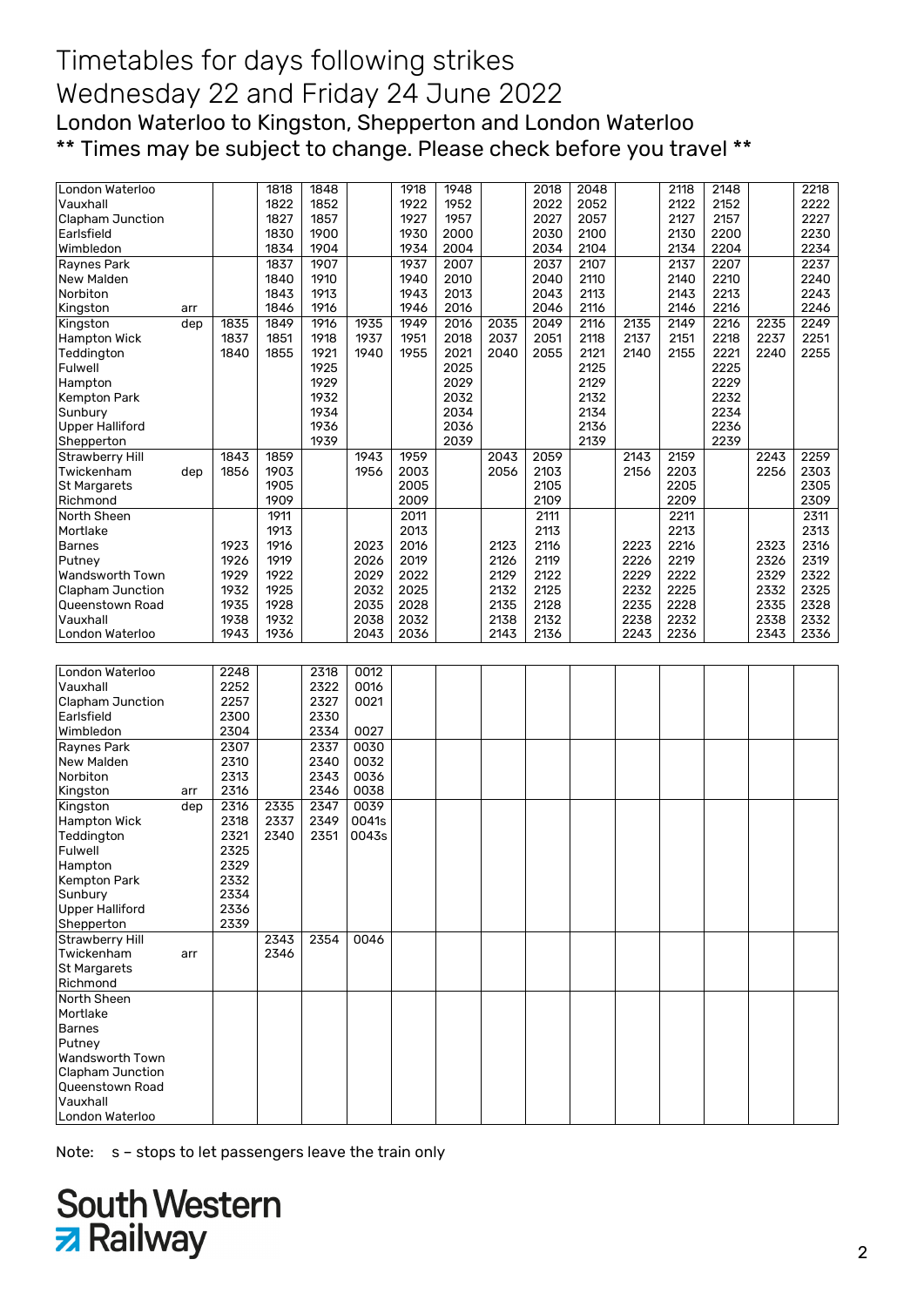## Timetables for days following strikes Wednesday 22 and Friday 24 June 2022 London Waterloo and Shepperton to Kingston and London Waterloo \*\* Times may be subject to change. Please check before you travel \*\*

| London Waterloo                   |     |              |      | 0817         |              | 0917 |              | 1014         |      | 1114         |              | 1214 |              | 1314         |      |
|-----------------------------------|-----|--------------|------|--------------|--------------|------|--------------|--------------|------|--------------|--------------|------|--------------|--------------|------|
| Vauxhall                          |     |              |      | 0821         |              | 0921 |              | 1018         |      | 1118         |              | 1218 |              | 1318         |      |
| Queenstown Road                   |     |              |      | 0824         |              | 0925 |              | 1021         |      | 1122         |              | 1221 |              | 1321         |      |
| Clapham Junction                  |     |              |      | 0827         |              | 0928 |              | 1024         |      | 1125         |              | 1224 |              | 1324         |      |
| Wandsworth Town                   |     |              |      | 0830         |              | 0930 |              | 1027         |      | 1128         |              | 1227 |              | 1327         |      |
| Putney                            |     |              |      | 0833         |              | 0933 |              | 1030         |      | 1131         |              | 1230 |              | 1330         |      |
| <b>Barnes</b>                     |     |              |      | 0836         |              | 0936 |              | 1033         |      | 1134         |              | 1233 |              | 1333         |      |
| Mortlake                          |     |              |      | 0838         |              | 0939 |              | 1035         |      | 1136         |              | 1235 |              | 1335         |      |
| North Sheen                       |     |              |      | 0840         |              | 0941 |              | 1037         |      | 1138         |              | 1237 |              | 1337         |      |
| Richmond                          |     |              |      | 0843         |              | 0943 |              | 1040         |      | 1141         |              | 1240 |              | 1340         |      |
|                                   |     |              |      | 0845         |              | 0946 |              | 1042         |      | 1143         |              | 1242 |              | 1342         |      |
| <b>St Margarets</b><br>Twickenham |     |              |      | 0848         |              | 0948 |              | 1045         |      | 1145         |              | 1245 |              | 1345         |      |
|                                   |     |              |      |              |              |      |              |              |      |              |              |      |              |              |      |
| <b>Strawberry Hill</b>            |     |              |      | 0852         |              | 0952 |              | 1049         |      | 1149         |              | 1249 |              | 1349         |      |
| Shepperton                        |     |              | 0811 |              | 0911         |      | 1011         |              | 1111 |              | 1211         |      | 1311         |              | 1411 |
| <b>Upper Halliford</b>            |     |              | 0814 |              | 0914         |      | 1014         |              | 1114 |              | 1214         |      | 1314         |              | 1414 |
| Sunbury                           |     |              | 0816 |              | 0916         |      | 1016         |              | 1116 |              | 1216         |      | 1316         |              | 1416 |
| Kempton Park                      |     |              | 0818 |              | 0918         |      | 1018         |              | 1118 |              | 1218         |      | 1318         |              | 1418 |
| Hampton                           |     |              | 0821 |              | 0921         |      | 1021         |              | 1121 |              | 1221         |      | 1321         |              | 1421 |
| Fulwell                           |     |              | 0824 |              | 0924         |      | 1024         |              | 1124 |              | 1224         |      | 1324         |              | 1424 |
| Teddington                        |     |              | 0829 | 0855         | 0929         | 0955 | 1029         | 1055         | 1129 | 1155         | 1229         | 1255 | 1329         | 1355         | 1429 |
| <b>Hampton Wick</b>               |     |              | 0831 | 0858         | 0931         | 0958 | 1031         | 1057         | 1131 | 1157         | 1231         | 1257 | 1331         | 1357         | 1431 |
| Kingston                          | arr |              | 0833 | 0900         | 0933         | 1000 | 1033         | 1059         | 1133 | 1159         | 1233         | 1259 | 1333         | 1359         | 1433 |
| Kingston                          | dep | 0804         | 0834 | 0903         | 0934         | 1004 | 1034         | 1104         | 1134 | 1204         | 1234         | 1304 | 1334         | 1404         | 1434 |
| Norbiton                          |     | 0806         | 0836 | 0905         | 0936         | 1006 | 1036         | 1106         | 1136 | 1206         | 1236         | 1306 | 1336         | 1406         | 1436 |
| New Malden                        |     | 0810         | 0840 | 0909         | 0940         | 1010 | 1040         | 1110         | 1140 | 1210         | 1240         | 1310 | 1340         | 1410         | 1440 |
| Raynes Park                       |     | 0813         | 0843 | 0912         | 0943         | 1013 | 1043         | 1113         | 1143 | 1213         | 1243         | 1313 | 1343         | 1413         | 1443 |
| Wimbledon                         |     | 0817         | 0847 | 0916         | 0947         | 1017 | 1047         | 1117         | 1147 | 1217         | 1247         | 1317 | 1347         | 1417         | 1447 |
| Earlsfield                        |     | 0820         | 0850 | 0919         | 0950         | 1020 |              | 1120         | 1150 | 1220         | 1250         | 1320 | 1350         | 1420         | 1450 |
| Clapham Junction                  |     | 0825         | 0854 | 0923         | 0955         | 1024 | 1057         | 1124         | 1155 | 1224         | 1254         | 1324 | 1354         | 1424         | 1454 |
| Vauxhall                          |     | 0830         | 0859 | 0928         | 1001         | 1029 | 1102         | 1129         | 1200 | 1229         | 1259         | 1329 | 1359         | 1429         | 1459 |
| London Waterloo                   |     | 0838         | 0906 | 0938         | 1007         | 1036 | 1108         | 1136         | 1206 | 1236         | 1304         | 1334 | 1404         | 1434         | 1504 |
|                                   |     |              |      |              |              |      |              |              |      |              |              |      |              |              |      |
|                                   |     |              |      |              |              |      |              |              |      |              |              |      |              |              |      |
|                                   |     |              |      |              |              |      |              |              |      |              |              |      |              |              |      |
| London Waterloo                   |     | 1414         | 1420 |              | 1514         | 1520 |              | 1614         | 1620 |              | 1714         | 1720 |              | 1814         | 1820 |
| Vauxhall                          |     | 1418         | 1424 |              | 1518         | 1524 |              | 1618         | 1624 |              | 1718         | 1724 |              | 1818         | 1824 |
| Queenstown Road                   |     | 1421         | 1427 |              | 1521         | 1527 |              | 1621         | 1627 |              | 1721         | 1727 |              | 1821         | 1827 |
| Clapham Junction                  |     | 1424         | 1430 |              | 1524         | 1530 |              | 1624         | 1630 |              | 1724         | 1730 |              | 1824         | 1830 |
| Wandsworth Town                   |     | 1427         | 1433 |              | 1527         | 1533 |              | 1627         | 1633 |              | 1727         | 1733 |              | 1827         | 1833 |
| Putney                            |     | 1430         | 1436 |              | 1530         | 1536 |              | 1630         | 1636 |              | 1730         | 1736 |              | 1830         | 1836 |
| <b>Barnes</b>                     |     | 1433         | 1439 |              | 1533         | 1539 |              | 1633         | 1639 |              | 1733         | 1739 |              | 1833         | 1839 |
| Mortlake                          |     | 1435         |      |              | 1535         |      |              | 1635         |      |              | 1735         |      |              | 1835         |      |
| North Sheen                       |     | 1437         |      |              | 1537         |      |              | 1637         |      |              | 1737         |      |              | 1837         |      |
|                                   |     |              |      |              |              |      |              |              |      |              |              |      |              |              |      |
| Richmond                          |     | 1440         |      |              | 1540         |      |              | 1640         |      |              | 1740         |      |              | 1840         |      |
| St Margarets                      |     | 1442         |      |              | 1542         |      |              | 1642         |      |              | 1742         |      |              | 1842         |      |
| Twickenham                        |     | 1445         | 1511 |              | 1545         | 1611 |              | 1645         | 1711 |              | 1745         | 1811 |              | 1845         | 1911 |
| <b>Strawberry Hill</b>            |     | 1449         | 1515 |              | 1549         | 1615 |              | 1649         | 1715 |              | 1749         | 1815 |              | 1849         | 1915 |
| Shepperton                        |     |              |      | 1511         |              |      | 1611         |              |      | 1711         |              |      | 1811         |              |      |
| <b>Upper Halliford</b>            |     |              |      | 1514         |              |      | 1614         |              |      | 1714         |              |      | 1814         |              |      |
| Sunbury                           |     |              |      | 1516         |              |      | 1616         |              |      | 1716         |              |      | 1816         |              |      |
| Kempton Park                      |     |              |      | 1518         |              |      | 1618         |              |      | 1718         |              |      | 1818         |              |      |
| Hampton                           |     |              |      | 1521         |              |      | 1621         |              |      | 1721         |              |      | 1821         |              |      |
| Fulwell                           |     |              |      | 1524         |              |      | 1624         |              |      | 1724         |              |      | 1824         |              |      |
| Teddington                        |     | 1455         | 1518 | 1529         | 1555         | 1618 | 1629         | 1655         | 1718 | 1729         | 1755         | 1818 | 1829         | 1855         | 1918 |
| <b>Hampton Wick</b>               |     | 1457         | 1521 | 1531         | 1557         | 1621 | 1631         | 1657         | 1721 | 1731         | 1757         | 1821 | 1831         | 1857         | 1921 |
| Kingston                          | arr | 1459         | 1523 | 1533         | 1559         | 1623 | 1633         | 1659         | 1723 | 1733         | 1759         | 1823 | 1833         | 1859         | 1923 |
| Kingston                          | dep | 1504         |      | 1534         | 1604         |      | 1634         | 1704         |      | 1734         | 1804         |      | 1834         | 1904         |      |
| Norbiton                          |     | 1506         |      | 1536         | 1606         |      | 1636         | 1706         |      | 1736         | 1806         |      | 1836         | 1906         |      |
| New Malden                        |     | 1510         |      | 1540         | 1610         |      | 1640         | 1710         |      | 1740         | 1810         |      | 1840         | 1910         |      |
| <b>Raynes Park</b>                |     | 1513         |      | 1543         | 1613         |      | 1643         | 1713         |      | 1743         | 1813         |      | 1843         | 1913         |      |
| Wimbledon                         |     | 1517         |      | 1547         | 1617         |      | 1647         | 1717         |      | 1747         | 1817         |      | 1847         | 1917         |      |
| Earlsfield                        |     | 1520         |      | 1550         | 1620         |      | 1650         | 1720         |      | 1750         | 1820         |      | 1850         | 1920         |      |
| Clapham Junction                  |     | 1524         |      | 1554         | 1624         |      | 1654         | 1724         |      | 1754         | 1824         |      | 1854         | 1924         |      |
| Vauxhall<br>London Waterloo       |     | 1529<br>1534 |      | 1559<br>1604 | 1629<br>1634 |      | 1659<br>1704 | 1729<br>1734 |      | 1759<br>1804 | 1829<br>1834 |      | 1859<br>1904 | 1929<br>1934 |      |